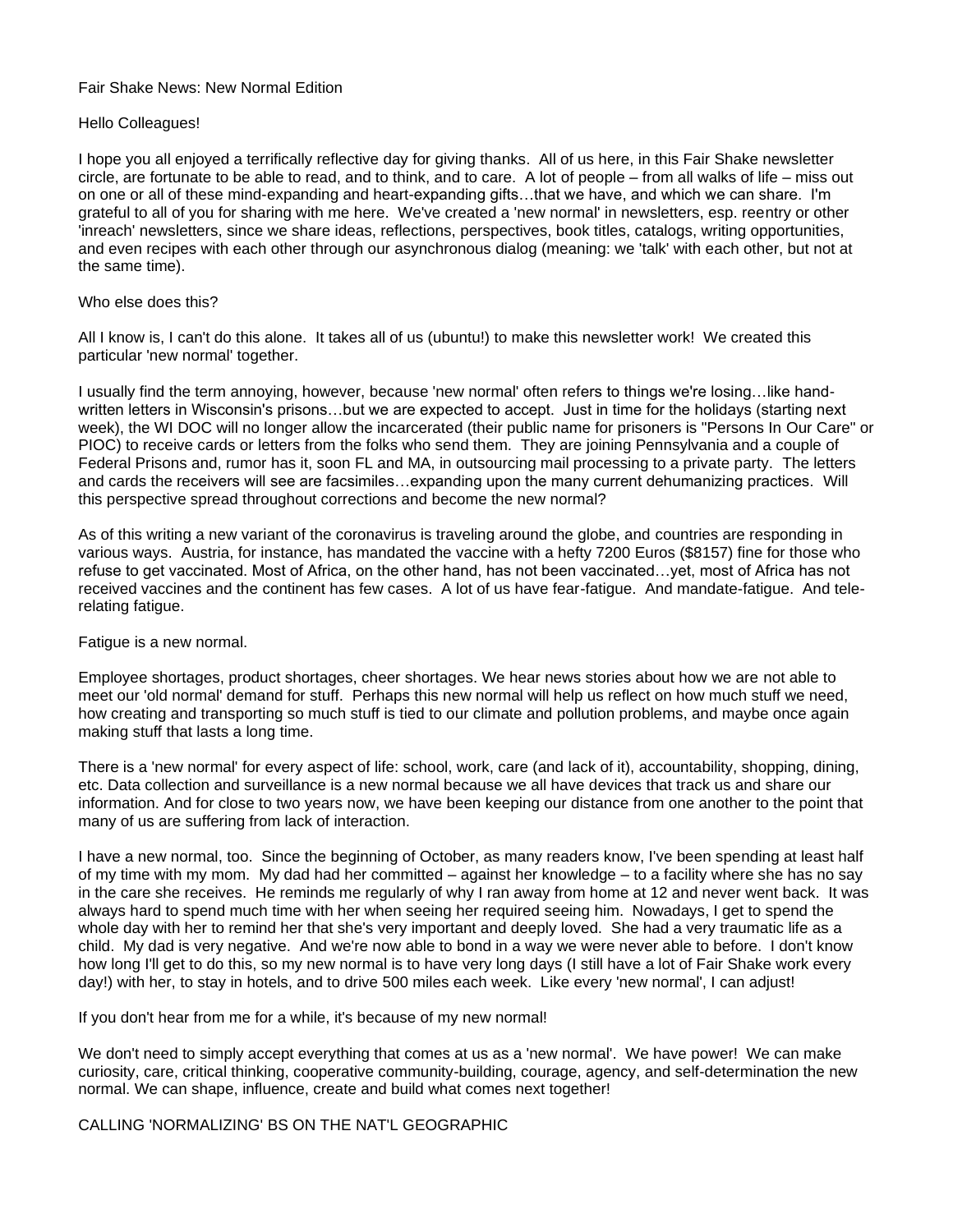Their recent headline "Fall foliage was disrupted by climate change. It could be the new normal." Is disingenuous and misleading. How will they prove that claim? We have seen years like this before. They are part of the fall cycle. Most of us loved the warm, dry weather that cost us our usual colors, but we're okay with the trade off…and we will enjoy them all the more next fall.

# CAN'T FIND GOOD HELP THESE DAYS

If there's one tip that I can give you for positioning yourself as a uniquely terrific employee, it's this: Develop your listening skills, and follow through on what you hear needs to be done. I hear complaints from all types of folks…whether looking for consultants or hourly workers: it's hard to find people that pay attention to what is said and follow through on instructions, requests, or desires from clients or employers. As in all relationships, listening skills are paramount!

BTW: Jobs are still quite plentiful, esp. in service industries! One interesting consideration is that a lot of 'Boomers' decided to retire early because of COVID. And there are a lot of Boomers!

### BUILDING TRUST

To start a business, we have to develop trust in our potential customers even though trust is hard to establish. One way of building trust is by demonstrating your intention. Consider Brian Schwartz's story from the NY Post: (generously edited)

When Brian Schwartz was laid off last June from his role as vice president at an advertising agency in Times Square, he did not have a backup plan. He decided that it might be a good idea to start a nonprofit business, mowing lawns for free for senior citizens. Brian said "They were super appreciative. It was a good feeling. It felt nice to help out." In addition to feeling good about helping others, mowing lawns "was also a way for me to keep busy and not have a gap in my resume. There's a correlation between doing something good in the world and figuring out the next step in life. Brian caught the attention of several employers and now he has a great flexible job in marketing with plenty of time left to manage his nonprofit. His mowing business has expanded to 34 states with 135 volunteers!

### THANK YOU, DONORS!

Financial donors, information donors, support donors, stamp and envelope donors...you're all greatly appreciated! And thank you to all the folks who shared a reflection about what Fair Shake – and me – mean to you on Thanksgiving. That was a terrific support donation that will continue to provide fuel for my engine into the new year.

### THE NEIGHBORS CAME THROUGH!

I received a ton of suggestions for the catalog request that came from a reader. Several catalogs were mentioned repeatedly which, to me, means they are good suppliers. I've compiled the list and will share it with the listings ranked by popularity. If you'd like to receive the list, please start a new email message to me with CATALOG in the subject line!

### RECIPE SWAP

Likewise with the recipes! If you'd like to receive the recipe's that were shared, please start a new message to me with RECIPES in the subject line and you'll get the list! Here's a short one to make a treat for the holidays:

### Jacob's Peanut Brittle:

Ingredients: 2 bags of butterscotch buttons, ½ of a jar of peanut butter, 1 bag peanuts Instructions: Melt buttons with peanut butter until smooth, add peanuts. Spread on a surface to cool. YUM! (I love butterscotch and peanut butter together!!)

BOOK OF THE MONTH: THE DAWN OF EVERYTHING: A New History of Humanity By David Graeber and David Wengrow

The title of the NY Times review of the book asks: "What if Everything You Learned About Human History Is Wrong?" This is a great summary of what one will find in this book. The cover says that the book "fundamentally transforms our understanding of the human past and begins to imagine new forms of freedom, new ways of organizing society. This is a monumental book of formidable intellectual range, animated by curiosity moral vision, and a faith in the power of direct action."

Basically, as many of us know – or at least suspect - for several centuries we have been told a myth that goes something like this: "Our remote ancestors were primitive and childlike - either free and equal innocents, or